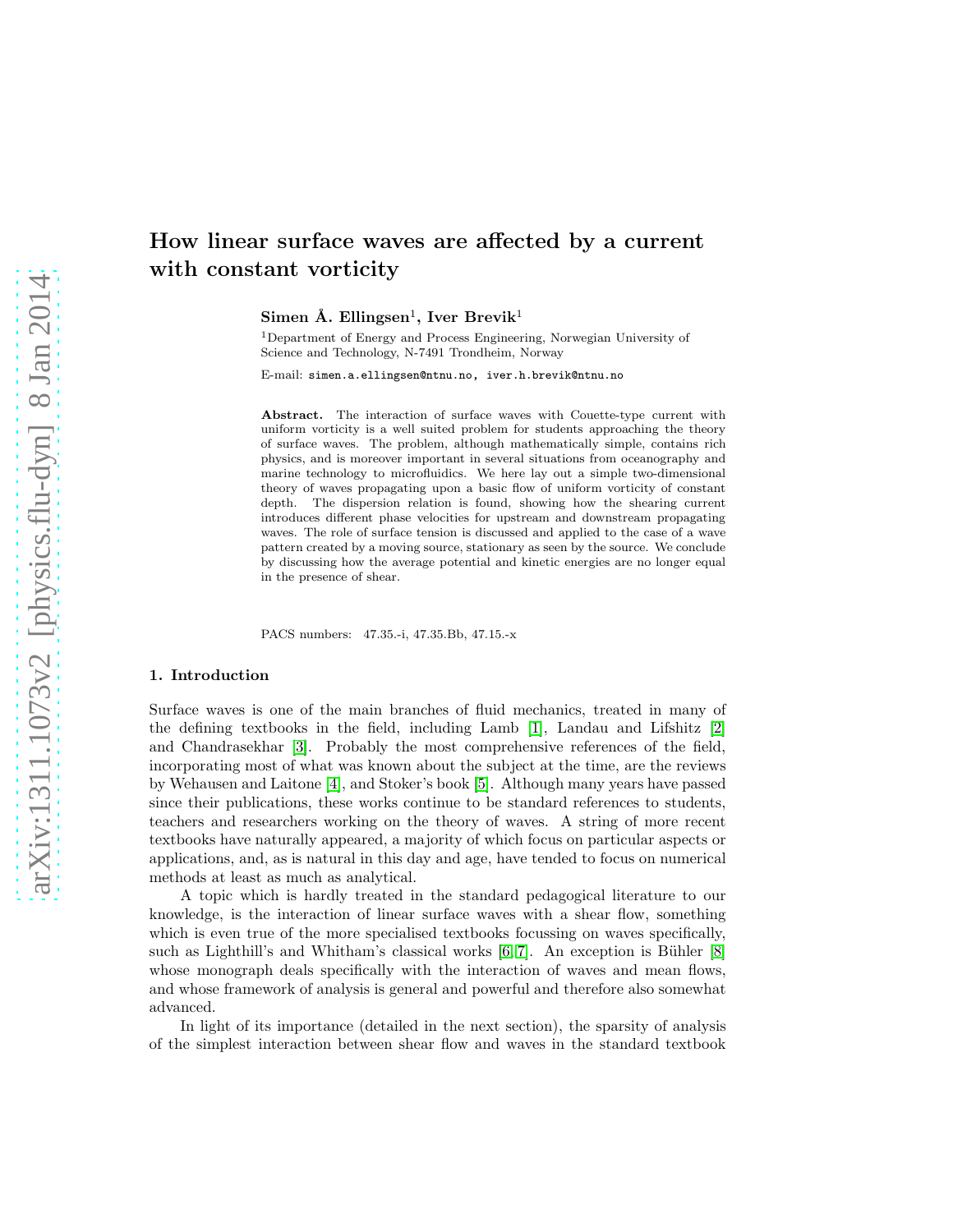literature is perhaps surprising. Even more so because, as will be detailed in the following, the problem in its simplest form is not mathematically difficult and provides a number of insights into the interaction of waves and shear flow. Mathemathically tractable while non-trivial, it may be a suitable problem for the intermediate level student being introduced to linear wave theory.

## 1.1. Applications

Water waves on shear flow appear in important applications in oceanography and engineering in two particularly common settings [\[9\]](#page-14-8). Firstly, when wind generates waves on a water surface, the top layer of liquid is set adrift by the wind. Secondly, the shear generated by flow over the bed of a sea or river can manifest itself all the way to the surface when the water is shallow.

An important branch of applications of the theory of waves running into a shearing current is motivated by the close analogy with waves approaching a beach  $(e.g. [10,11])$  $(e.g. [10,11])$  $(e.g. [10,11])$  $(e.g. [10,11])$ . As experienced by anyone who have observed waves on the coast, the nature of the ocean waves changes drastically as they approach the shallow region near the shore, the *surf zone*, where the water is a few wavelengths deep and less. As detailed, e.g., by Carter [\[12\]](#page-14-11), the waves slow up, grow steeper and eventually break, losing much of their energy. Some waves end their lives as so-called spilling breakers, gradually breaking over several wavelengths, while others surge, i.e., the lower part of the wave surges up on the beach face. The most dramatic breaking is due to *plungers*, waves which break noisily, expending most of their energy in a single splash.

The model we consider herein is mathematically much easier than a sloping beach but conceptually similar, and serves as a model system where the waves are forced to break, not from shallower water, but from meeting a shear current. Yet applications can be more direct as well, because shear flows can be created for the purpose of wave breaking. For example a sheet of rising bubbles (made, say, by a perforated air pipe under water) creates an up-welling which produces a shear flow near the surface similar to the one we study here, which has the power to "stop" approaching waves, forcing them to break [\[10\]](#page-14-9). Indeed, in a classical treatment of exactly this phenomenon which had been known (but not understood) for a long time, Evans found that the flow profile near the surface is close to linear  $[14]$ , and that this current is responsible for calming passing waves. Taylor [\[13\]](#page-14-13) was able to make use of this linearity of the shear profile to calculate the effect of the current on the flow exactly. The effect of an upflow on passing waves thus serves as a very nice example of how a seemingly very complex phenomenon (the interaction of rising bubbles, current and surface waves) could be understood with a simple theory, in essence that which we present in the following.

Under certain conditions, a shear current can cause the wave group velocity to vanish, creating a "horizon" beyond which no waves can propagate, in analogy to event horizons near black holes [\[15,](#page-14-14) [16\]](#page-14-15). This analogy between surface waves interacting with a current and exotic physics of astronomy is rather attractive, and enables experimentalists to investigate physics which we normally associate with faraway corners of the universe [\[17\]](#page-14-16). In the other end of the scale, many microfluidic applications involve shear flows in thin liquid layers over surfaces, cf. e.g. [\[18\]](#page-15-0). In this case it may not be gravity, but rather surface tension which is the dominating force driving the wave motion. As we shall see, surface tension-driven waves behave quite differently from the gravity waves found in the ocean.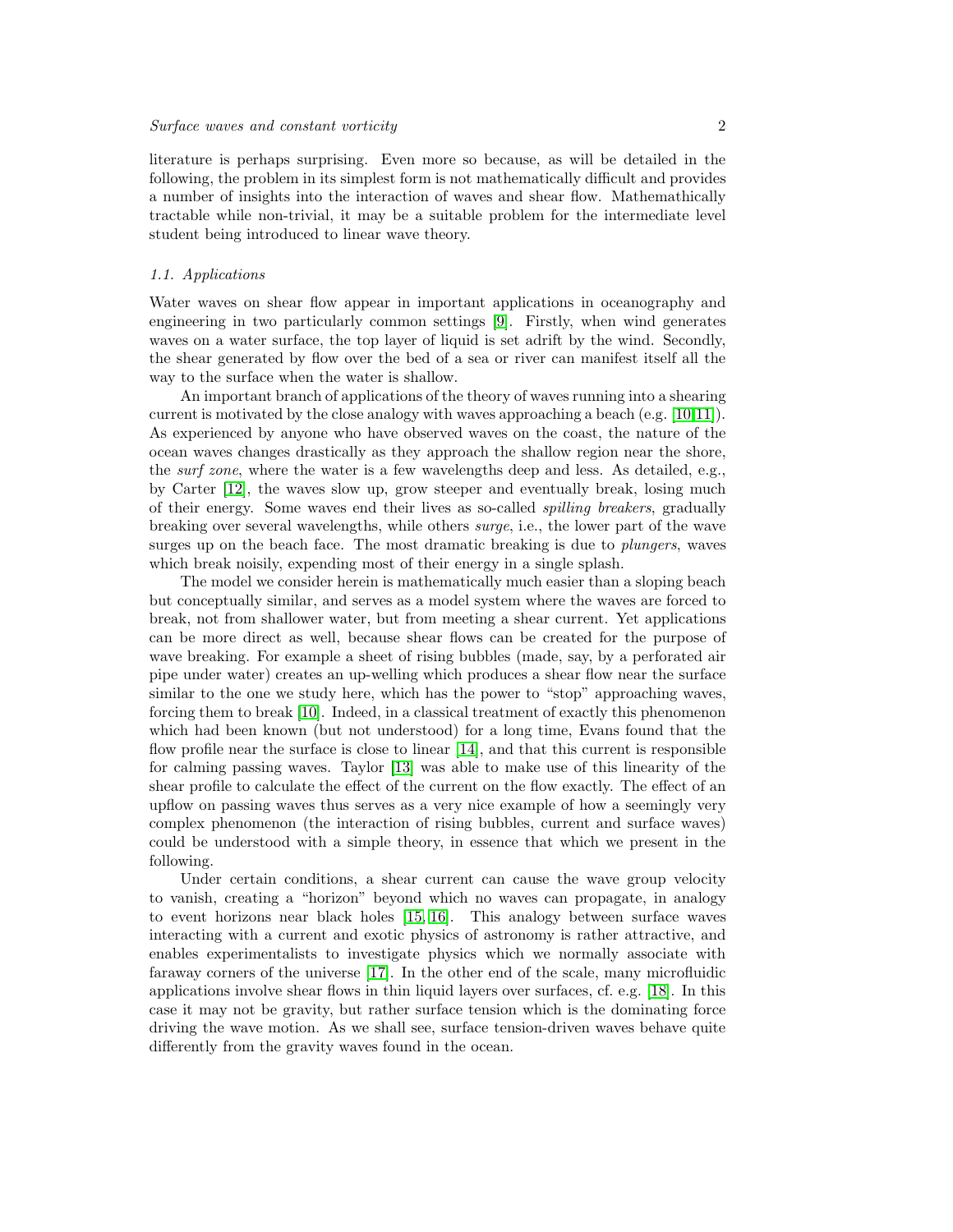#### 1.2. Research literature

While pedagogical works scarecely touch on wave-current interactions, much research has been done on this system, some of which still ongoing. Rousseaux's group have investigated this interaction in recent times [\[19,](#page-15-1) [20\]](#page-15-2) with particuar attention to the blocking of waves by a currrent. A similar system was also considered by one of us some time ago, with different collaborators  $[11, 21, 22]$  $[11, 21, 22]$  $[11, 21, 22]$ . In these articles waves propagating on a shear flow of uniform vorticity were considered, albeit in a different framework. In the present manuscript we take an arguably simpler approach and show that the problem can be tackled with standard methods. The two-dimensional moving source problem was treated very recently [\[23\]](#page-15-5), and in the setting of a submerged cylinder in [\[24\]](#page-15-6). Waves on a rotational flow emerging from between two plates was considered in [\[25\]](#page-15-7) where the linearised problem was analysed in detail. The linear waves considered herein are a special case of the more general problem considered by Teles da Silva and Peregrine [\[26\]](#page-15-8), and the results discussed herein can mostly be extracted from a study of that reference. Earlier analyses on the same problem from slightly different points of view include in particular [\[27](#page-15-9)[–33\]](#page-15-10). Finally we are aware that the closely related system of surface waves generated by a line source, in the presence of constant vorticity, has very recently been considered by Tyvand and Lepperød [\[34\]](#page-15-11).

## 2. Formulation of the problem



<span id="page-2-0"></span>Figure 1. The set-up considered: small-amplitude waves propagate on a mean flow with uniform vorticity. When at rest, the surface is at  $z = 0$  while the bottom is at  $z = -h$ .

We consider the geometry shown in figure [1.](#page-2-0) Surface waves described by a presumedly small surface elevation  $\eta(x, t)$  are superposed on a mean flow

$$
U(z) = U_0 + Sz \tag{1}
$$

where

$$
S = U_0 / h \tag{2}
$$

is the vorticity, which is constant in space and time. Introducing a separate symbol for the vorticity allows us to keep track of its influence on the solutions as these emerge. When at rest, the surface is at  $z = 0$  while the bottom is at  $z = -h$ , so that the depth is constant everywhere and equal to h. The density of the fluid is  $\rho$ , and the surface tension coefficient of the fluid surface towards the atmosphere is  $\sigma$ .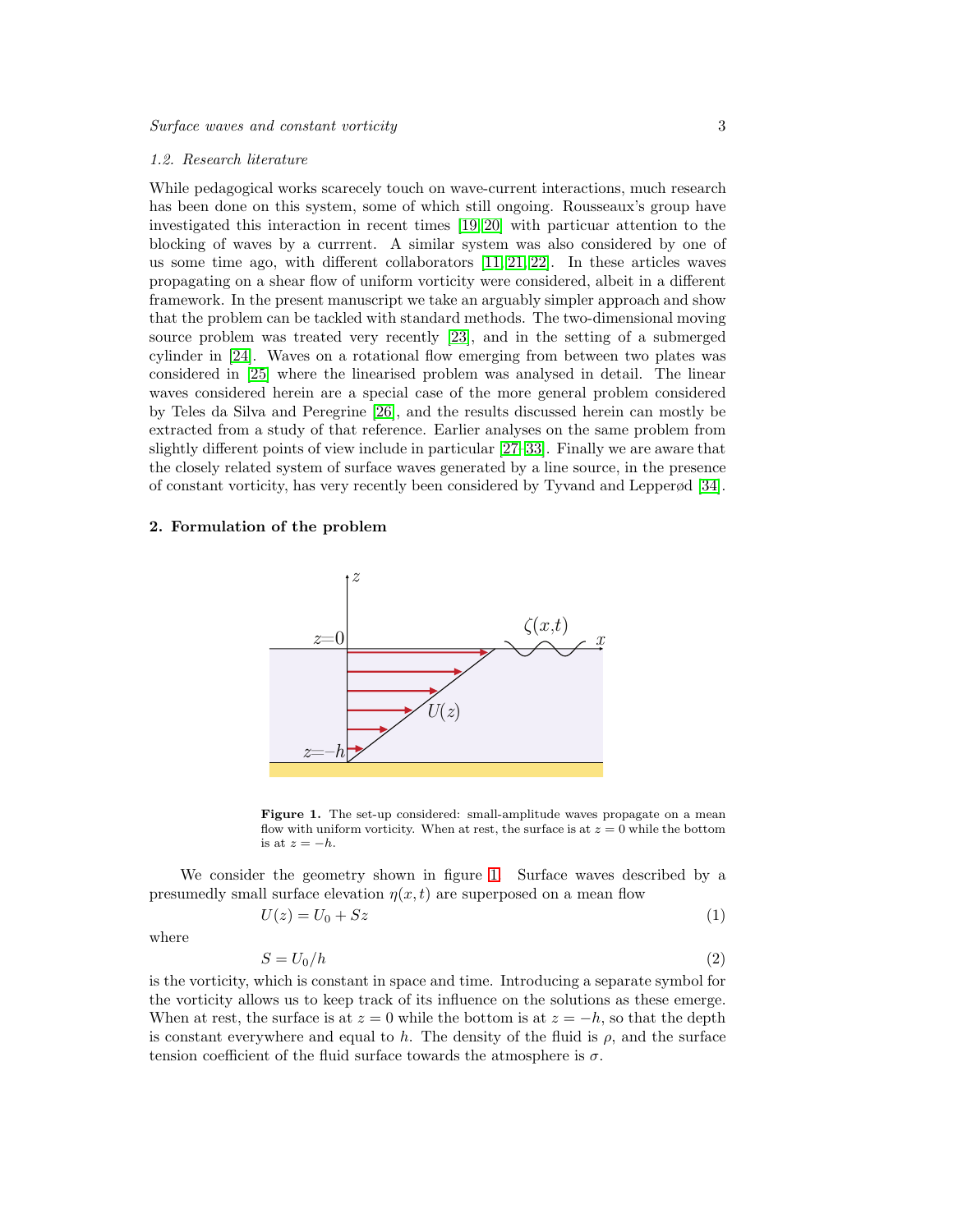#### 2.1. Permissibility of potential theory

We wish to proceed by adding a small perturbation to the mean flow, and solve the equations of motion to first order in the perturbation when assuming that the additional motion is small on some relevant scale. This is the standard precedure in the study of linear surface waves. The task is made simpler if one is allowed to make use of a scalar velocity potential rather than the vectorial velocity field. One recalls from basic fluid mechanics, however, that the velocity potential normally requires the flow to be irrotational (e.g.  $[2]$  §9). We argue now, however, that the exception to this rule is when the entire flow is strictly two-dimensional and vorticity is spatially constant.

Consider the vorticity equation (e.g. [\[35\]](#page-15-12)) which results from taking the curl on both sides of the Navier–Stokes equation:

$$
\frac{\partial \zeta}{\partial t} = (\zeta \cdot \nabla) \mathbf{v} - (\mathbf{v} \cdot \nabla) \zeta + \nu \nabla^2 \zeta \tag{3}
$$

where  $\zeta = \nabla \times \mathbf{v}$  is the vorticity and **v** the velocity field. Assume that at time  $t = 0$ the velocity field is strictly two-dimensional,  $\mathbf{v} = \mathbf{v}(x, z)$ , and that the vorticity is constant,  $\zeta = S\hat{y}$  (we use hats to denote unit vectors). Then all spatial derivatives of  $\zeta$  give zero. Moreover, v depends only on x and z whereas the only nonzero component of  $\zeta$  is in the y direction, so  $(\zeta \cdot \nabla) \mathbf{v} = S(\partial/\partial y) \mathbf{v}(x, z) = 0$ . We are left with  $\partial \zeta / \partial t = 0$ . In other words, so long as the velocity perturbation we introduce is irrotational and two-dimensional, vorticity is going to *remain* constant for all time. We are thus free to add an a surface wave perturbation in the form of a gradient (i.e., it is irrotational since the curl of a gradient is always zero)

$$
\mathbf{v}(x,z) = U(z)\hat{\mathbf{x}} + \nabla\phi(x,z,t). \tag{4}
$$

This observation is most helpful for our purposes.

#### 2.2. General solution and boundary conditions

The local mass conservation relation for incompressible flow,  $\nabla \cdot \mathbf{v} = 0$ , means that the equation of motion for  $\phi$  is

<span id="page-3-0"></span>
$$
\nabla^2 \phi = \frac{\partial^2 \phi}{\partial x^2} + \frac{\partial^2 \phi}{\partial z^2} = 0.
$$
\n(5)

We will find the solution to the equation by means of separation of variables, subject to three boundary conditions. In the following, let  $v_x$  and  $v_z$  be the x and z components of the velocity field.

The first boundary condition is simply that no fluid can flow through the bottom at  $y = -h$ , that is,

<span id="page-3-1"></span>
$$
v_z(x, -h) = \frac{\partial \phi}{\partial z}\Big|_{z=-h} = 0.
$$
\n(6)

Let the surface elevation compared to the rest level  $z = 0$  be  $\zeta(x, t)$ . The second condition, called the *kinematic* boundary condition at the free surface, states that the surface of the liquid is transported with the velocity of the liquid itself. When ignoring higher order terms in small velocities, this means

$$
\frac{\mathrm{D}\zeta}{\mathrm{D}t} = v_z(x,0)
$$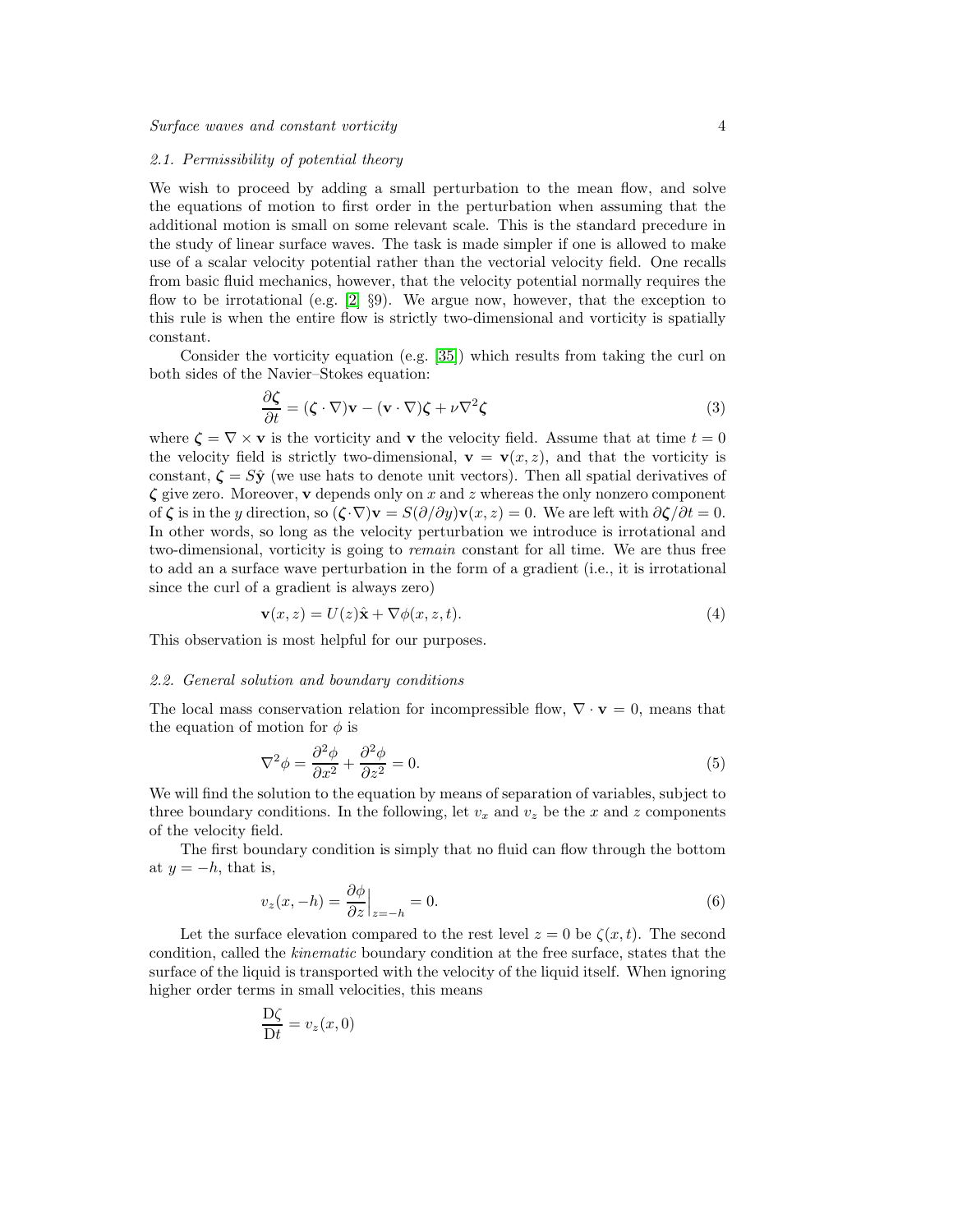with  $D/Dt = \partial/\partial t + (\mathbf{v} \cdot \nabla)$  being the material (or stubstantial) derivative taught in introductory fluid mechanics. When keeping only linear terms in the small quantities  $\zeta$  and  $\phi$  we get

<span id="page-4-2"></span>
$$
\frac{\partial \zeta}{\partial t} + U_0 \frac{\partial \zeta}{\partial x} = \frac{\partial \phi}{\partial z}\Big|_{z=0}.
$$
\n(7)

The third boundary condition is the dynamic one, and states that the pressure just above the interface (i.e., at  $z = \zeta$ ) is constant. To the pressure just below the interface must then be added the pressure jump due to surface tension. Because of the presence of the shear flow this requires a little closer consideration. The  $x$  and  $z$ components of the Navier–Stokes equations,

$$
\frac{\partial \mathbf{v}}{\partial t} + (\mathbf{v} \cdot \nabla) \mathbf{v} = -\frac{1}{\rho} \nabla p - g \hat{\mathbf{z}} + \frac{\mu}{\rho} \nabla^2 \mathbf{v}
$$
\n(8)

 $(\mu:$  dynamic viscosity) read, when again we ignore terms of higher than linear order in small quantities,

<span id="page-4-0"></span>
$$
\frac{\partial^2 \phi}{\partial t \partial x} + U(z) \frac{\partial^2 \phi}{\partial x^2} + S \frac{\partial \phi}{\partial z} = -\frac{1}{\rho} \frac{\partial p}{\partial x};\tag{9}
$$

$$
\frac{\partial^2 \phi}{\partial t \partial z} + U(z) \frac{\partial^2 \phi}{\partial x \partial z} = -\frac{1}{\rho} \frac{\partial p}{\partial z} - g.
$$
 (10)

For this flow, the viscous terms are identically zero. We now integrate [\(9\)](#page-4-0) with respect to x and [\(10\)](#page-4-0) with respect to z, noting that, using partial integration,

$$
\int dz U(z) \frac{\partial^2 \phi}{\partial x \partial z} = U(z) \frac{\partial \phi}{\partial x} - S \int dz \frac{\partial \phi}{\partial x},
$$

and that from  $\nabla^2 \phi = 0$  it follows that

$$
\int dx \frac{\partial \phi}{\partial z} = -\int dz \frac{\partial \phi}{\partial x} + \text{const.}
$$

Comparing the two, setting  $z = \zeta$  and linearising with respect to small quantities gives the dynamical boundary condition, valid at  $z = \zeta$ ,

<span id="page-4-1"></span>
$$
-\frac{p}{\rho} = \frac{\partial \phi}{\partial t} + U_0 \frac{\partial \phi}{\partial x} + S \int dx \frac{\partial \phi}{\partial z} + g\zeta - \frac{1}{\rho} \Delta p_{\text{surf. tens.}} = \text{const.} \tag{11}
$$

When the surface curves, there is a contribution to the pressure just below the surface due to surface tension, which we have included in Eq. [\(11\)](#page-4-1). We set the atmospheric pressure just above the surface to zero (gauge), so that the constant in [\(11\)](#page-4-1), as well as that stemming from the indefinite integral, are zero. The pressure jump across the surface due to surface tension has the general form (in 2 dimensions), c.f., e.g., Ref. [\[2\]](#page-14-1)

$$
\Delta p_{\text{surf. tens.}} = \frac{\sigma}{R} \tag{12}
$$

where  $\sigma$  is the surface tension coefficient, equal to 0.073N/m for a clean water/air interface, and  $R$  is the local radius of curvature of the surface, given in general as  $[36]$ 

$$
\frac{1}{R} = \frac{\nabla^2(\zeta - z)}{|\nabla(\zeta - z)|} = \frac{\zeta''}{\sqrt{1 + (\zeta')^2}} = \zeta'' + \dots
$$
\n(13)

where  $\zeta' = \partial \zeta / \partial x$ . Combining everything, the dynamical boundary condition reads

<span id="page-4-3"></span>
$$
\frac{\partial \phi}{\partial t} + U_0 \frac{\partial \phi}{\partial x} + S \int \mathrm{d}x \frac{\partial \phi}{\partial z} + g\zeta - \frac{\sigma}{\rho} \frac{\partial^2 \zeta}{\partial x^2} = 0. \tag{14}
$$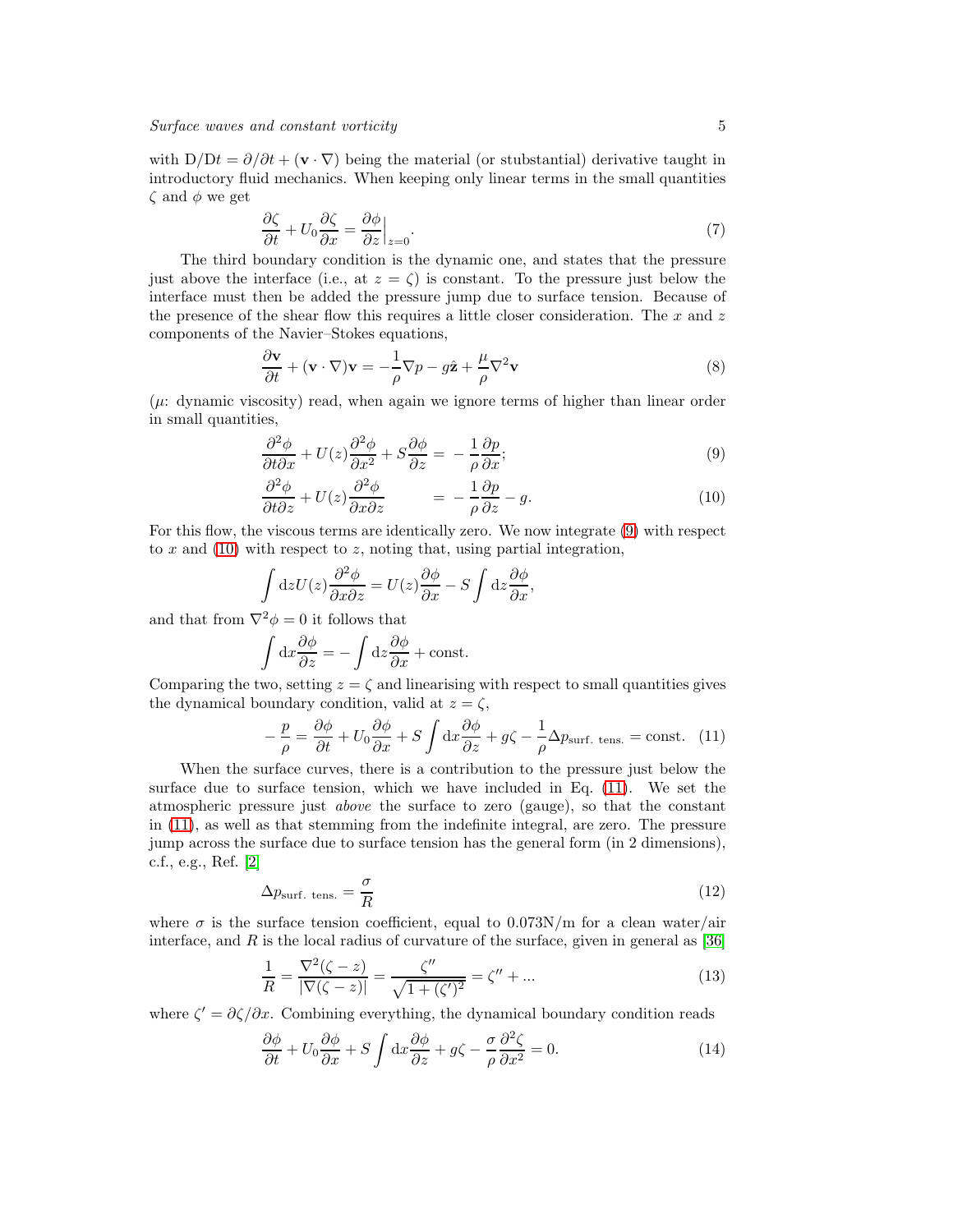Surface waves and constant vorticity 6

Further details may be found, e.g., in Wehausen and Laitone [\[4\]](#page-14-3).

Assuming separation of variables, we write

$$
\phi(x, z, t) = X(x, t)Z(z, t). \tag{15}
$$

Proceeding in the standard procedure taught in calculus courses, the solution to governing equation [\(5\)](#page-3-0), when subjected to boundary condition [\(6\)](#page-3-1), is

$$
\phi(x, z, t) = A(k, t)e^{ikx}\cosh k(z + h)
$$
\n(16)

for some arbitrary wave number  $k \geq 0$ . Naturally, the physical quantity is the real part. A wave number  $k$  corresponds to a wavelength

$$
\lambda = \frac{2\pi}{k}.\tag{17}
$$

Since the wavelength of the surface deformation must equal that of the velocity field we may likewise write

$$
\zeta(x,t) = B(k,t)e^{ikx}.\tag{18}
$$

#### <span id="page-5-2"></span>3. Dispersion relation for wave motion

We are now ready to insert the general solutions into the boundary conditions [\(7\)](#page-4-2) and [\(14\)](#page-4-3) to solve the propagating motion of the surface wave solutions. To simplify our analysis a little, let us leave out the effect of surface tension for now (we come back to it later). As a rule of thumb, waves on water in the centimeter regime and larger are not much affected by surface tension, so for water waves of this size and above, this simplification is a good approximation. Surface tension is important, however, for millimeter waves and smaller, where it is a driving force for the so-called capillary waves. We return to this in section [4.](#page-8-0)

Leaving the surface tension term out, equations [\(7\)](#page-4-2) and [\(14\)](#page-4-3) give, respectively,

<span id="page-5-0"></span>
$$
\dot{B} + ikU_0B - kA\sinh kh = 0 \tag{19}
$$

$$
(\dot{A} + ikU_0A)\cosh kh - iSA\sinh kh + gB = 0.
$$
\n(20)

A dot here denotes differentiation w.r.t. time. Eliminating A using Eq. [\(19\)](#page-5-0) and inserting into Eq.  $(20)$  gives the transient equation for B which may be written

$$
\ddot{B} + 2i\omega_1 \dot{B} + \omega_2^2 B = 0 \tag{21}
$$

where we have defined the frequencies

$$
\omega_1 = kU_0 - \frac{1}{2}S \tanh kh \tag{22}
$$

$$
\omega_2^2 = k(g + SU_0) \tanh kh - k^2 U_0^2. \tag{23}
$$

The solutions are

<span id="page-5-1"></span>
$$
B(k,t) = \beta_u(k)e^{-i(\omega_1 - \sqrt{\omega_1^2 + \omega_2^2})t} + \beta_d(k)e^{-i(\omega_1 + \sqrt{\omega_1^2 + \omega_2^2})t}.
$$
 (24)

The constants  $\beta_u$  and  $\beta_d$  are still undetermined amplitudes, and must be determined from initial conditions. Subscripts  $u$  and  $d$  denote "upstream" and "downstream" for reasons which will become clear shortly. We shall not be concerned with details of  $\beta_u$ and  $\beta_d$  in the following, as we do not wish to specify a particular source for the waves, and simply take them to be known quantities.

A surface wave propagating in the  $x$  direction at phase velocity  $c$  has the form  $e^{ik(x-ct)}$ , so with equation [\(24\)](#page-5-1) for B the phase velocities of propagating waves have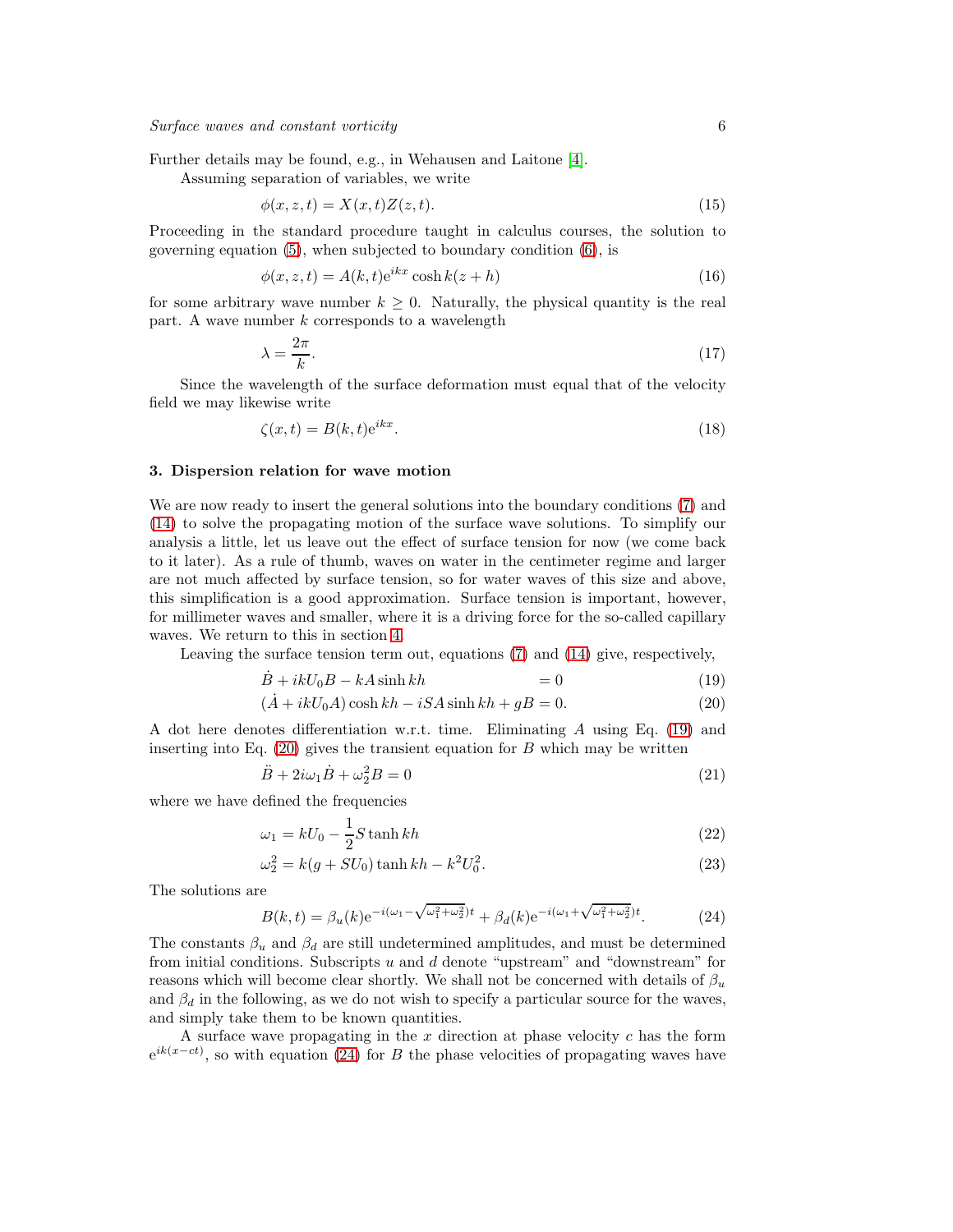been found. We choose now to take the surface of the water as the frame of reference when considering the wave velocities. This is natural, for example, if the application we have in mind is a boat (or other wave source) moving on the surface. We find the propagation speed c relative to the motion of the liquid surface by excluding from its definition the constant surface motion  $U_0$  and write  $\zeta$  with Eq. [\(24\)](#page-5-1) as

$$
\zeta(x,t) = \beta_u(k)e^{ik(x-U_0t + c_u t)} + \beta_d(k)e^{ik(x-U_0t - c_d t)}.
$$
\n(25)

We have replaced  $\omega_1$  and  $\omega_2$  by an upstream and a *downstream* phase velocity relative to the liquid surface, which we can write

$$
c_u(k) = \sqrt{\frac{g}{k}\tanh kh + \left(\frac{S}{2k}\tanh kh\right)^2} + \frac{S}{2k}\tanh kh,
$$
\n(26)

$$
c_d(k) = \sqrt{\frac{g}{k}\tanh kh + \left(\frac{S}{2k}\tanh kh\right)^2} - \frac{S}{2k}\tanh kh.
$$
 (27)

For analysis it is instructive to write the velocities in the following form:

<span id="page-6-1"></span>
$$
c_u(k) = \sqrt{gh} \Big[ \sqrt{\frac{\tanh kh}{kh} + \left( \text{Fr}_h \frac{\tanh kh}{kh} \right)^2} + \text{Fr}_h \frac{\tanh kh}{kh} \Big],\tag{28}
$$

$$
c_d(k) = \sqrt{gh} \Big[ \sqrt{\frac{\tanh kh}{kh} + \left( \text{Fr}_h \frac{\tanh kh}{kh} \right)^2} - \text{Fr}_h \frac{\tanh kh}{kh} \Big],\tag{29}
$$

$$
\text{Fr}_h = \frac{S\sqrt{h}}{2\sqrt{g}} = \frac{U_0}{2\sqrt{gh}}.\tag{30}
$$

The dimensionless number  $\text{Fr}_h$  we may call the shear Froude number. It is a measure of the amount of shear (or vorticity) which is present. This dispersion relation is the same as may be found in Refs. [\[26,](#page-15-8) [29\]](#page-15-14) and perhaps most closely to the present notation, [\[19,](#page-15-1) [20,](#page-15-2) [30\]](#page-15-15).



<span id="page-6-0"></span>Figure 2. Splitting of upstream and downstream phase velocities due to the presence of shear S. Phase velocity as function of kh are plotted for different values of  $Fr_h$ , divided by  $\sqrt{gh}$ . The central curve is  $Fr_h = 0$  (zero shear) when velocities are equal. The shaded regions outside are bounded above by the upstream velocity and below by downstream velocity at increasing  $Fr_h$  (innermost to outermost region):  $Fr_h = 0.2, 0.5, 1$  and 2.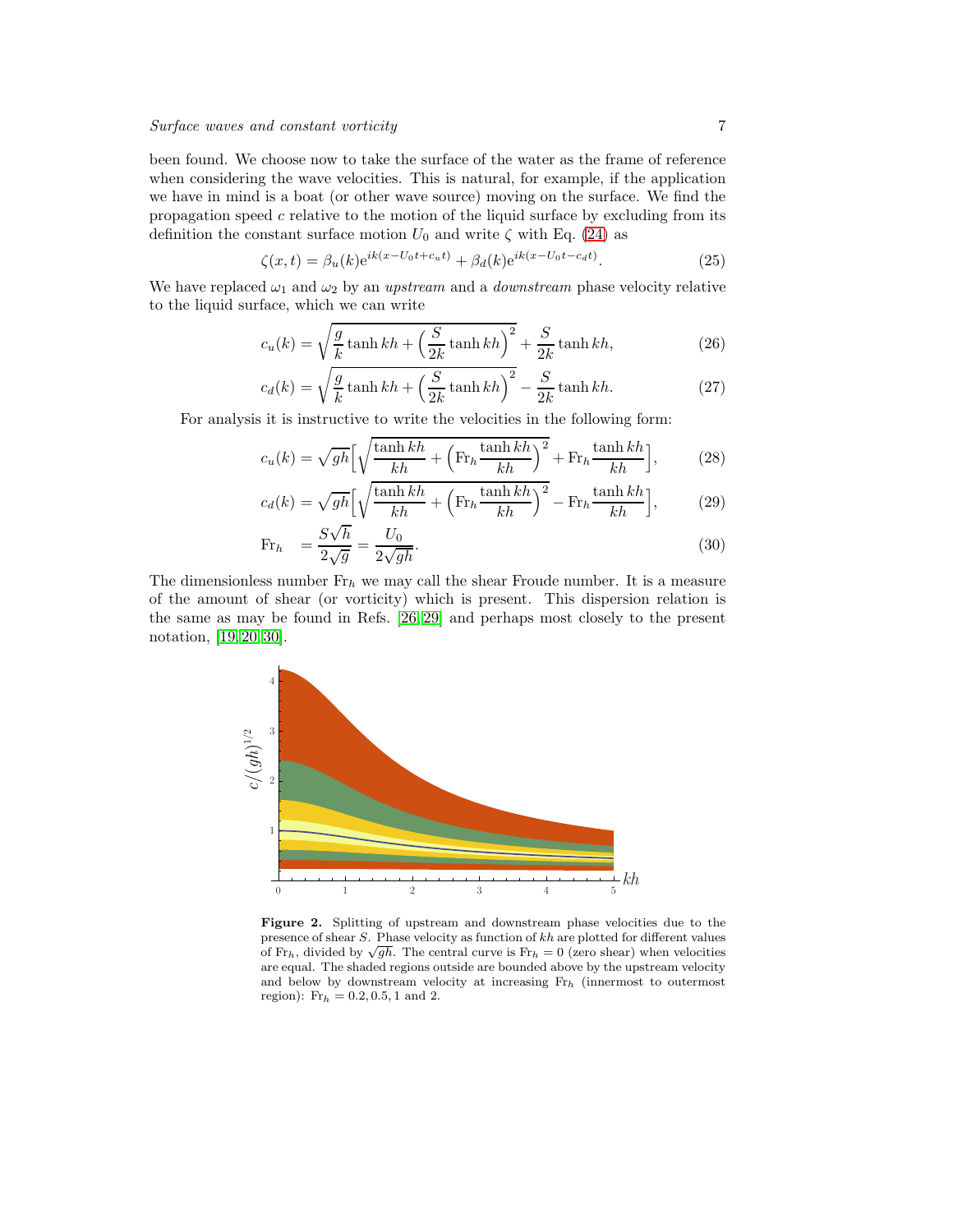In the limit  $Fr_h \to 0$  (that is, zero shear), the well known dispersion relation for pure gravity waves is regained (c.f., e.g., Ref. [\[4\]](#page-14-3)),

$$
c_u = c_d = \sqrt{\frac{g}{k} \tanh kh}.\tag{31}
$$

We then see that the role played by the shear is a *splitting of phase velocities*. Upstream propagating waves move more quickly because of the shear, while downstream propagating ones are slower. This is illustrated in figure [2,](#page-6-0) where the upstream an downtream phase velocities are plotted for different  $kh$  at four different Froude numbers  $Fr_h$ .

#### 3.1. Group velocity

Knowing the dispersion relations  $c(k)$  for the phase velocity, it is straightforward to calculate the corresponding group velocities,

$$
c_{g,u}(k) = \frac{d}{dk}[kc_u(k)]; \quad c_{g,d}(k) = \frac{d}{dk}[kc_d(k)].
$$
\n(32)

The resulting expressions are somewhat bulky, and we do not quote them explicitly.



<span id="page-7-0"></span>**Figure 3.** Top: Same as figure [2,](#page-6-0) but for the group velocity  $c_g = d[kc(k)]/dk$ . Bottom: difference  $c - c_g$  for upstream and downstream wave modes.

Just as for the phase velocity, the presence of shear  $S > 0$  makes for a splitting into different upstream and downstream group velocities. Group velocities are plotted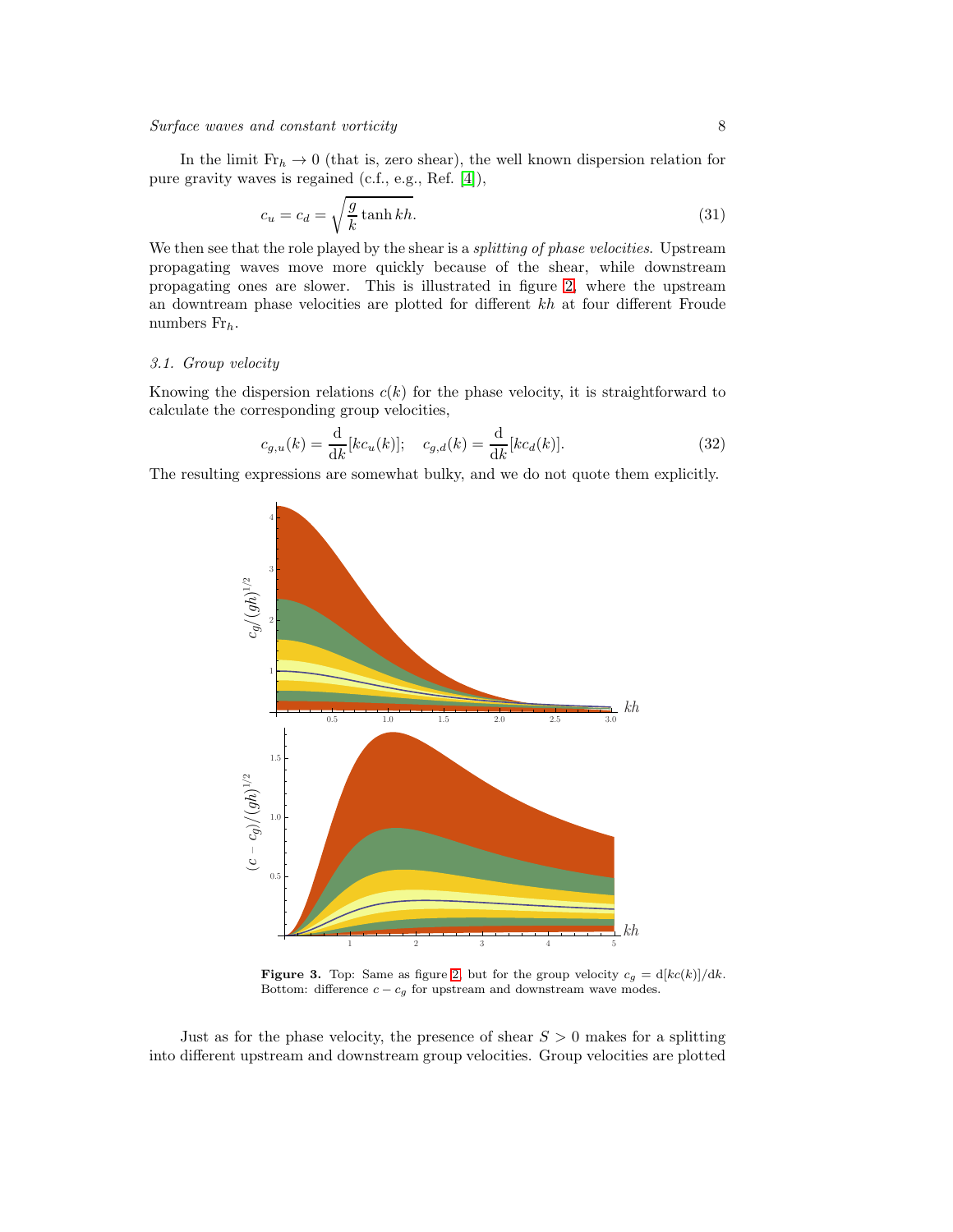as function of  $kh$  in figure [3](#page-7-0) for the same Froude numbers as in figure [2.](#page-6-0) When the shear Froude number is of order 1 we see that  $c_{g,u} \gg c_{g,d}$  for all but the very shortest wavelengths. In the lower panel of figure [3,](#page-7-0) the difference between phase velocity and group velocity is shown for our gravity waves. In this case, the difference is always positive: waves driven by gravity alone have group velocity which is slower than the phase velocity. This changes when also surface tension is considered.

## 3.2. Wave stopping

How does our waves look when observed not by someone following the surface flow, but rather by someone standing on shore? A group of waves moving downstream now seems to move at phase velocity  $U_0 + c_{q,d}$  while an upstream moving group moves at velocity  $U_0 - c_{g,u}$ . If now  $U_0 > c_{g,u}$ , no group of waves can move upstream relative to the bottom of the flow. This is called wave stopping, and has direct applications (e.g.  $[10, 13, 14]$  $[10, 13, 14]$  $[10, 13, 14]$  as well as interesting analogies to black holes  $[15, 16]$  $[15, 16]$ . Of course, wave stopping does not require the presence of shear; in fact we have seen that the shear  $accelerates$  the upstream propagating waves, so a uniform current towards positive  $x$ would in fact have a higher stopping power. In pratice, however, setting up a wave breaking current entails that shear is present, as illustrated by the bubble curtain example [\[13,](#page-14-13) [14\]](#page-14-12) which we discussed in the introduction.

## <span id="page-8-0"></span>4. The role of surface tension

Let us now include the surface tension term in the dynamic boundary condition [\(14\)](#page-4-3). Equation [\(20\)](#page-5-0) then reads

$$
(\dot{A} + ikU_0A)\cosh kh - iSA\sinh kh + (g + k^2\sigma/\rho)B = 0
$$

so in all our previous results, including surface tension amounts to replaing  $q$  by  $g + k^2 \sigma / \rho$ . The phase velocities are then modified to

<span id="page-8-1"></span>
$$
c_u(k) = \sqrt{\left(\frac{g}{k} + \frac{\sigma k}{\rho}\right) \tanh kh + \left(\frac{S}{2k} \tanh kh\right)^2 + \frac{S}{2k} \tanh kh},\qquad(33)
$$

$$
c_d(k) = \sqrt{\left(\frac{g}{k} + \frac{\sigma k}{\rho}\right) \tanh kh + \left(\frac{S}{2k} \tanh kh\right)^2} - \frac{S}{2k} \tanh kh. \tag{34}
$$

Again we recognise the  $S \to 0$  limit as the classic result [\[4\]](#page-14-3)

$$
c_u(k) = c_d(k) = \sqrt{\left(\frac{g}{k} + \frac{\sigma k}{\rho}\right) \tanh kh}.
$$
\n(35)

Thus there is no further coupling between surface tension and the shear flow. However, the inclusion of  $\sigma$  has the effect it always has, namely to make sure that there exists a minimum phase velocity where  $\frac{dc(k)}{dk} = 0$ , and that for a velocity V greater than the minimum velocity the equation  $c(k) = V$  has two solutions of which one is a wave primarily driven by gravitation and the other by capillary (i.e., surface tension) forces. This becomes important when we next consider the case of a travelling wave source.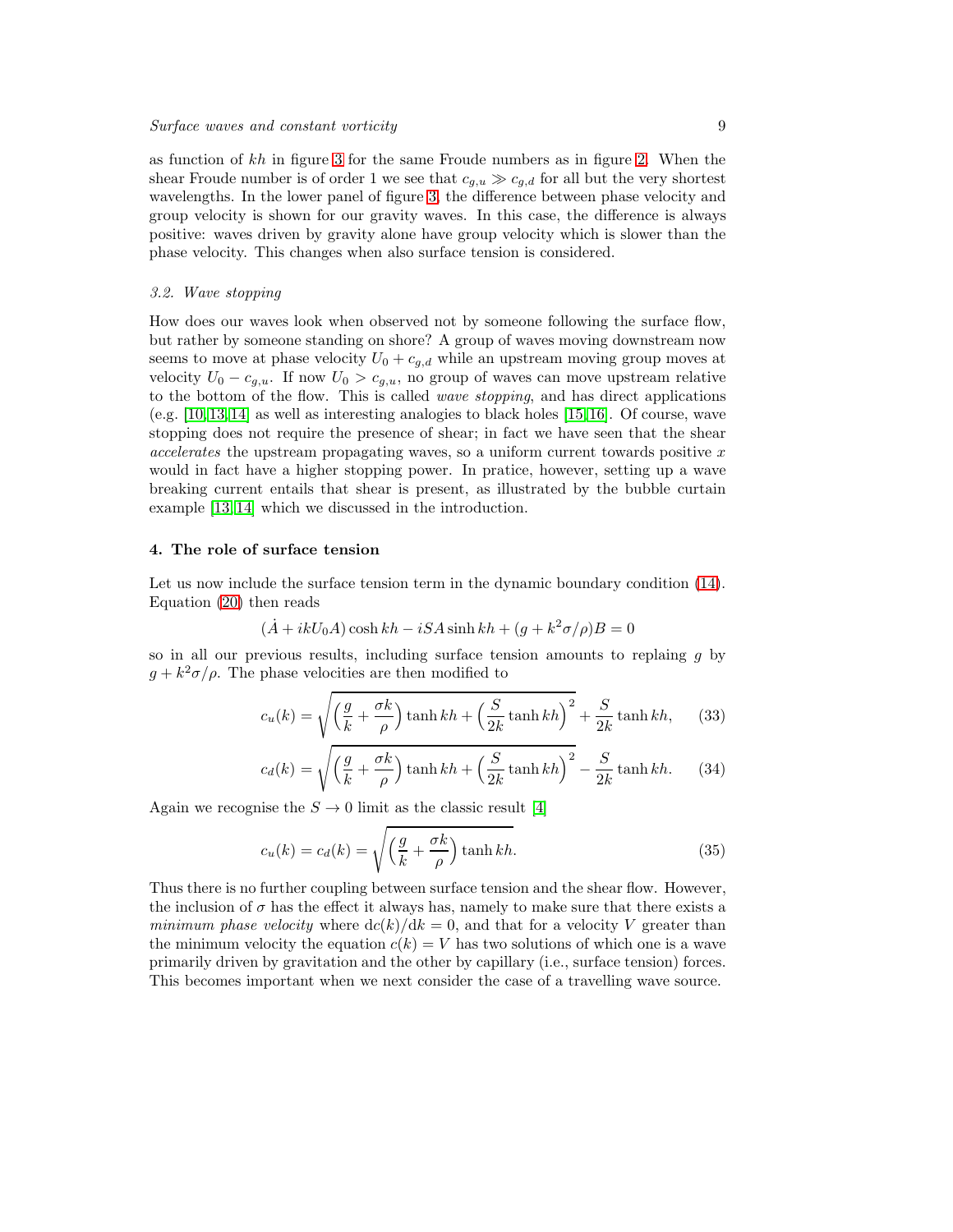## 5. Waves from a travelling source

We will now concentrate on wave generated by a pressure line source travelling along the x axis at velocity V relative to the water surface  $(V + U_0)$  relative to sea bed and coordinate system). We choose by convention that  $S$  (and thus also  $U_0$ ) is positive, and that  $V > 0$  represents downstream motion and  $V < 0$  upstream motion. This system was considered very recently by Benzaquen and Raphaël [\[23\]](#page-15-5). This is a two-dimensional model version of the waves produced behind a boat, a problem first considered by Kelvin a long time ago [\[37\]](#page-15-16) and discussed by Lamb [\[1\]](#page-14-0).

Following Ref. [\[38\]](#page-15-17), we assume that the surface perturbations appear stationary when beheld by the travelling source, that is, the surface waves depend not on  $x$  and t independently, but only on the combination  $\xi = x - (U_0 + V)t$ . Comparing with our previous solutions and dispersion relations this means that for wave mode of wave number k,

$$
V = \begin{cases} -c_u(k), & \text{when } V < 0 \text{ (upstream)},\\ c_d(k), & \text{when } V > 0 \text{ (downstream)}. \end{cases}
$$
 (36)

In order to limit the number of parameters, we will consider the deep and shallow water limits only.

#### 5.1. Deep water

In the deep water limit,  $kh \to \infty$ , the phase velocities read,

<span id="page-9-0"></span>
$$
c_u(k) \stackrel{k h \to \infty}{=} \sqrt{c_0^2(k) + \left(\frac{S}{2k}\right)^2} \pm \frac{S}{2k}
$$
 (37)

$$
c_0^2(k) = \frac{g}{k} + \frac{k\sigma}{\rho} \tag{38}
$$

[compact notation: upper (lower) letter  $u(v)$  goes with upper (lower) sign as in equations [\(33\)](#page-8-1) and [\(34\)](#page-8-1)].

In figure [4](#page-10-0) we plot the phase velocities for upstream and downstream propagation for the case of water:  $\rho = 997 \text{ kg/m}^3$ ,  $\sigma = 0.073 \text{ N/m}$ . The first thing we notice is that there exists a minimum propagation velocity. At zero shear this is about 23 cm/s for water. If the source moves more slowly than this, there exist no linear waves which solve  $V = c$ . In the presence of shear, the minimum velocity as well as the wave number at which it is found, are sligthly lowered for downstream waves and slightly increased for upstream waves, but this is only noticeable for extremely strong shear.

For any source velocity  $V$  greater than the miminum value, there are two wave numbers which solve  $c(k) = |V|$  (either upstream or downstream phase velocity as appropriate). The solution corresponding to the smaller  $k$  (long wavelength) we call gravity-type, since it is the only solution obtained in the absence of surface tension. The larger k solution (short wavelength) we call *capillary type*, since it is a wave driven primarily by surface tension.

The next thing to notice is that when the source travels much faster than the minimum velocity of  $23 \text{ cm/s}$ , the wavelength of the capillary solution grows very small. Already at  $2 \text{ m/s}$  the capillary water waves have wavelength of about a tenth of a millimeter. Hence for sources moving in meters per second, the capillary waves will hardly be visible to the naked eye and do not contribute noticeably to loss of energy.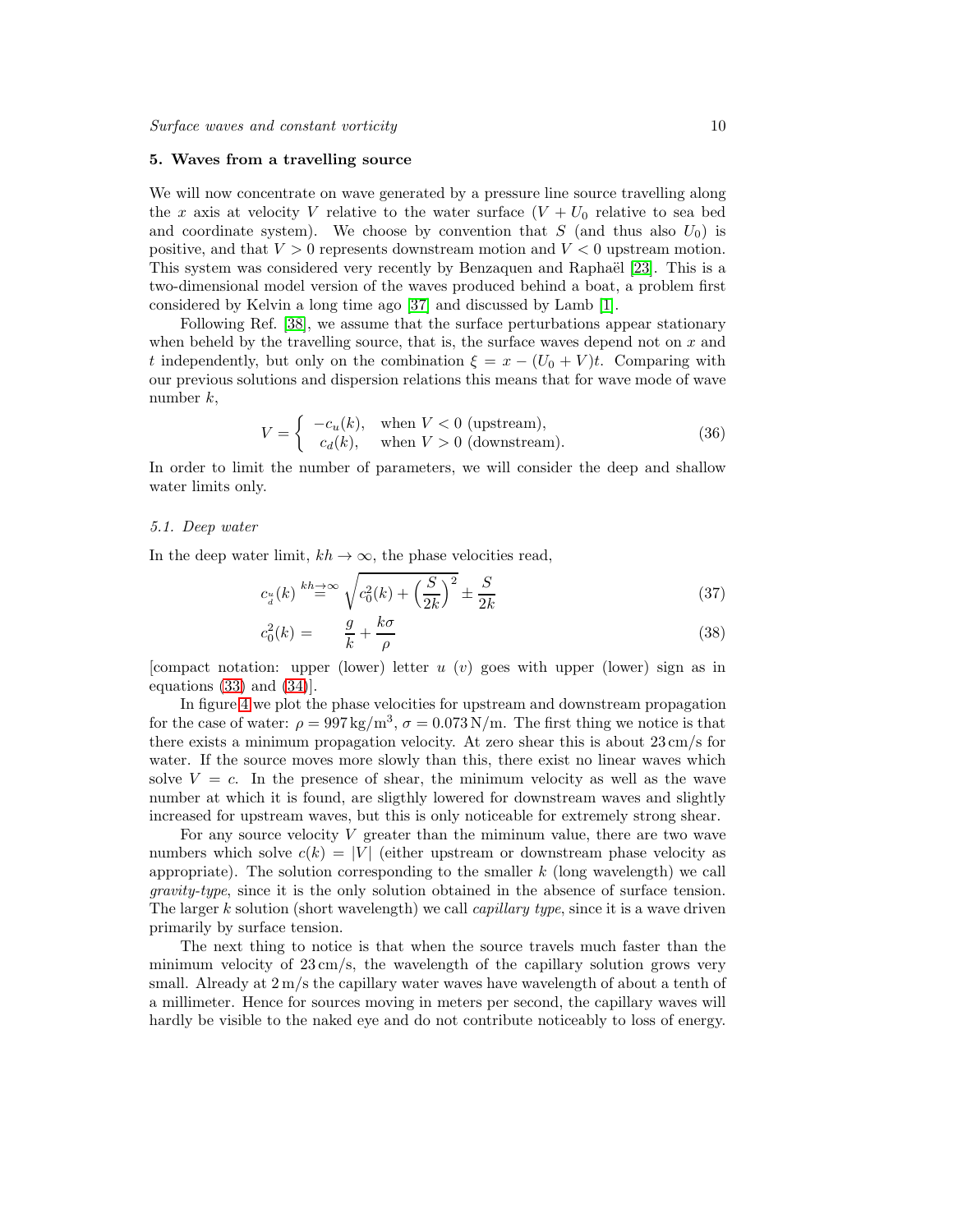

<span id="page-10-0"></span>**Figure 4.** Phase velocities as function of wave number  $k$  in deep water. The shaded areas are bounded below by  $c_d(k)$  and above by  $c_u(k)$  for three cases from lighter to darker:  $S = 2.5/s$ , 5/s and 10/s.

Now note that since  $c_g(k) = d[kc(k)]/dk = c(k) + kc'(k)$ , the difference between group velocity and phase velocity is always

$$
c_g(k) - c(k) = kc'(k). \tag{39}
$$

At the minimum phase velocity,  $c'(k) = 0$ , so upon inspection we conclude that  $c_q > c$  for capillary waves, and  $c_q < c$  for gravity waves. Thus, since wave energy is propagated at the group velocity, gravity waves fall behind the moving source, while capillary waves travel ahead of the source.

The third observation we make from figure [4](#page-10-0) is that the presence of shear matters very much for the gravity type waves and virtually not at all for the capillary waves. This is perhaps not so surprising: the capillary waves are very small and hardly penetrate into the interior of the fluid body, hence do not care much what other flow might be present there. Not so for the longer-wavelength gravity waves, however. In particular in the limit of very long waves, the downstream phase velocity no longer becomes arbitrarily large, but tends to a constant:

$$
c_d(k) \stackrel{k \to 0}{\longrightarrow} g/S = c_{\lim}.
$$
\n(40)

Thus, a wave source travelling downstream at  $V > c_{\text{lim}}$  can only generate stationary capillary waves, not gravity-type waves.

We could speak of  $c_{\text{lim}}$  being a *critical velocity* for downstream motion. A very similar situation exists for boats travelling over shallow water, where (as we shall explain shortly) the phase speed is also bounded by a maximum velocity  $\sqrt{gh}$  in the long wavelength limit. When the boat moves faster than  $\sqrt{gh}$ , no waves can follow it while propagating parallel to the direction of motion. The only waves generated then propagate at almost normal angle away from the wake, while directly behind the boat, where transverse waves following the boat are normally found, the wake is free of waves. A classic discussion of this is due to Havelock [\[39\]](#page-15-18).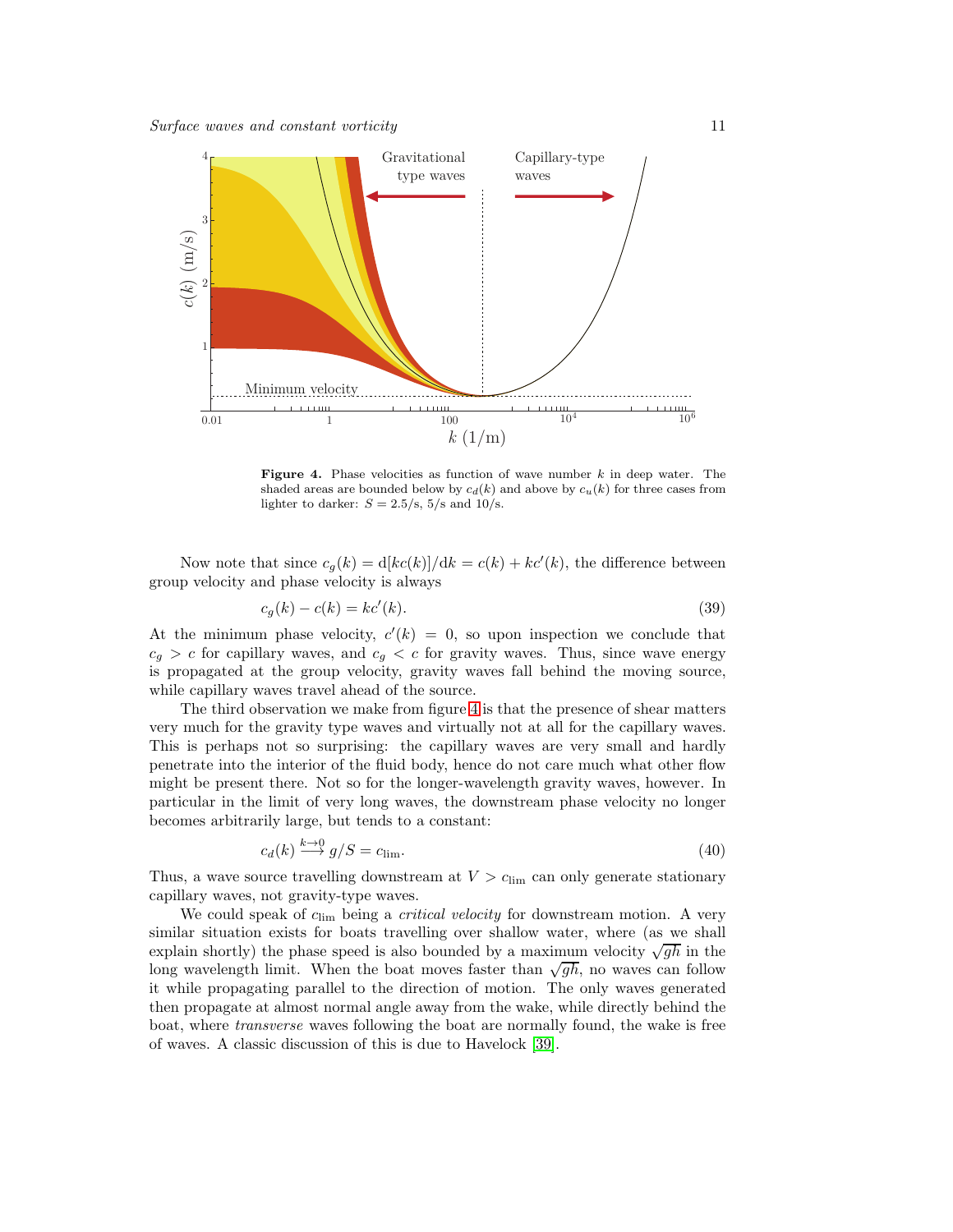#### 5.2. Shallow water

In the shallow water limit,  $kh \ll 1$ , the phase velocities can be written conveniently,

$$
c_u(k) \stackrel{kh \ll 1}{=} c_0 \left[ \sqrt{1 + \left( \frac{\text{Fr}_h}{c_0 / \sqrt{gh}} \right)^2} \pm \frac{\text{Fr}_h}{c_0 / \sqrt{gh}} \right] \tag{41}
$$

where  $Fr_h$  was defined in equation [\(30\)](#page-6-1) and  $c_0$  in equation [\(38\)](#page-9-0), and

$$
\frac{c_0(k)}{\sqrt{gh}} = \sqrt{1 + \frac{k^2}{\varkappa^2}}; \quad \varkappa = \sqrt{\frac{\rho g}{\sigma}} \approx 366 \text{m}^{-1}
$$
\n<sup>(42)</sup>

is the velocity in the absence of shear.  $\varkappa$  is sometimes called the capillary wave number and the numerical value given is for water. We plot the shallow water phase velocities in figure [5.](#page-11-0)



<span id="page-11-0"></span>**Figure 5.** Phase velocities as function of  $k/x$  in shallow water. The shaded areas are bounded below by  $c_d(k)$  and above by  $c_u(k)$  for three cases from lighter to darker:  $Fr_h = 0.2, 0.5, 1$  and 2.

In shallow water the situation is very different from the deep-water limit. The minimum velocity is found in the limit  $k \to 0$ , and is

$$
c_u(k) \to \sqrt{gh} \Big[ \sqrt{1 + \text{Fr}_h^2} \pm \text{Fr}_h \Big]. \tag{43}
$$

For any velocity V smaller than the minimum velocity (upstream or downstream as appropriate), no steady solution exists. Above the minimum velocity, there is now only one solution to  $c(k) = V$ . This solution is of capillary type. We see this from noticing that whenever a solutions exists, it lies at  $k \geq 200 \times$ . The capillary wavelength  $\lambda_c = 2\pi/\varkappa$  is only about 1.7 cm, so the stationary wave solution has a wavelength two orders of magnitude shorter than this.

It is important to note, however, the "shallow water limit" means, namely that the water depth is much smaller than a wavelength. When we then observe that after taking this limit, the only solution to  $V = c$  has extremely short wavelength, one must of course check if the shallow water approximation still holds. A typical situation at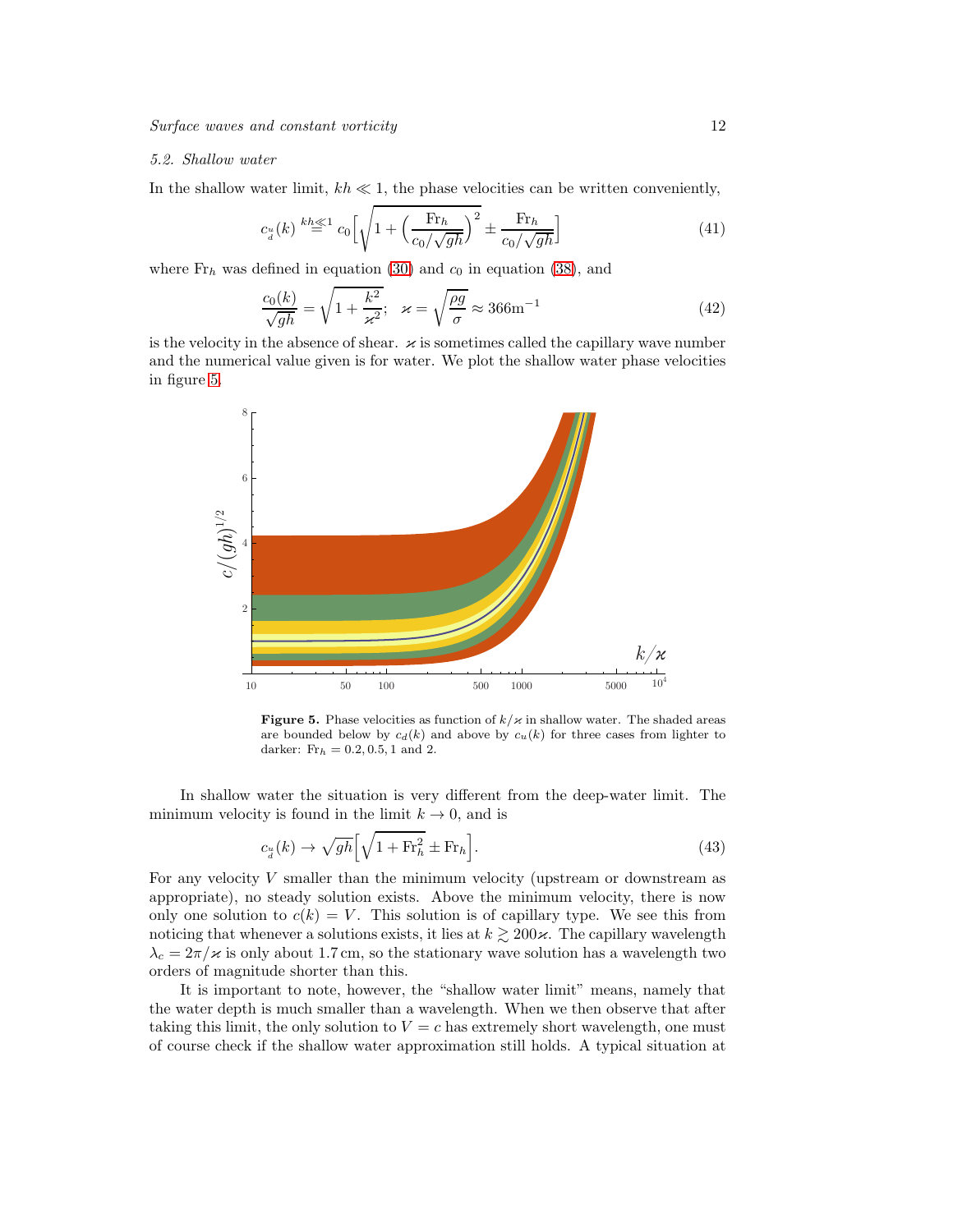finite depth is that the longer wavelengths "see" the water as shallow, whereas the short wavelength capillary waves still "see" deep waters. The above considerations provide all the tools for considering this more general situation, but we shall not go further into it here.

Another important observation is that when shear Froude number is large, stationary solutions for sources travelling upstream exist only for sources traveling significantly faster than  $\sqrt{gh}$ . A source travelling more slowly cannot keep up with the waves it creates, and the wave picture can never be stationary as seen by the source.

## 6. Critical layers

When considering waves in a more general shear flow  $U(z)$ , a *critical layer* appears at a depth  $z_c$  if at that depth  $U(z_c) = c_u(k)$ . A thorough treatment of this phenomenon is found in a classical paper by Booker and Bretherton [\[40\]](#page-15-19). In linear wave theory of this more general type the vertical velocity component  $v<sub>z</sub>$  satisfies the equation (for incompressible flow) [\[40,](#page-15-19) [41\]](#page-15-20)

$$
\frac{\partial^2 v_z}{\partial z^2} - \left[ \frac{U''(z)}{U(z) - c_u(k)} + k^2 \right] v_z = 0 \tag{44}
$$

which is called the Rayleigh equation. Four our simple Couette profile,  $U''(z) = 0$ , so the fraction disappears. If the mean velocity profile curves, however, the equation becomes singular at  $z = z_c$ , and the mathematics near the critical layer become quite involved [\[42\]](#page-15-21). The dynamics of critical layers plays an important role in the transfer of energy from wind to ocean waves [\[43\]](#page-15-22), and energy transfer by such mechanisms is directly proportional to  $U''(z_c)$ . It is important to notice, thus, that a model situation with a constant shear will fail to capture such nonlinear phenomena. Critical layers are discussed in a very readable fashion in chapter 7 of [\[41\]](#page-15-20). In particular, Lord Kelvin showed that characteristic "cat's eye" vortices form near such a layer [\[41,](#page-15-20) [44\]](#page-15-23).

## 7. Mean mechanical energy

In the absence of shear, the mechanical energy integrated over one wavelength of a linear wave is equally divided between kinetic and potential energy (e.g. [\[2\]](#page-14-1)). Indeed, this is true of unforced harmonic oscillators in general, and is the famous principle of equipartition of energy from classical mechanics. We shall see that when  $S \neq 0$ , this is not true of the surface waves we have considered herein, a point considered in further depth (albeit in a much more involved formalism) in [\[26\]](#page-15-8).

For the purposes of energy, it is useful for us to use a real rather than complex formalism. Taking the real part of our previous complex surface elevation, we can write it, as seen relative to the motion of the surface of the water, as

$$
\zeta(x,t) = \beta(k)\cos k\xi\tag{45}
$$

where we now assume  $\beta$  to be real and we use the shorthand

$$
\xi = x - U_0 t - ct \tag{46}
$$

where c is the phase velocity. For a downstream propagating wave,  $c = c_d$ , and for upstream,  $c = -c_u$ , with expressions as given in equations [\(33\)](#page-8-1) and [\(34\)](#page-8-1) before. In this section we will again ignore surface tension for simplicity.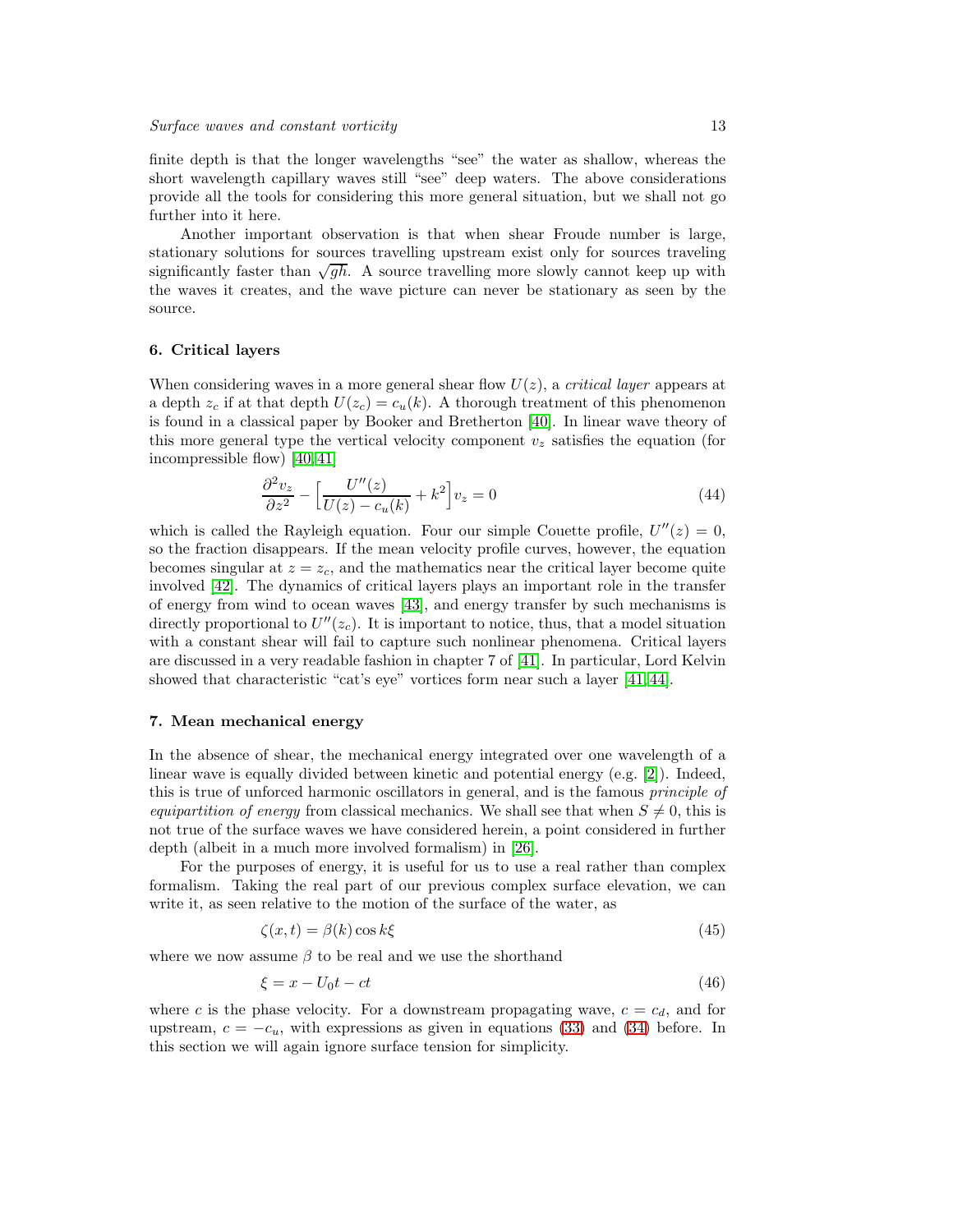We repeat the procedure of separation of variables we introduced in chapter [3](#page-5-2) and subject it to the requirement of  $v_z = 0$  at  $z = -h$ , and obtain in this case

<span id="page-13-0"></span>
$$
\phi(x, z, t) = -c\beta(k) \frac{\cosh k(z+h)}{\sinh kh} \sin k\xi.
$$
\n(47)

The potential energy integrated over one wavelength  $\lambda = 2\pi/k$  is

PE = 
$$
\int_0^{\lambda} d\xi \int_{-h}^{\zeta} dz \rho gz = \frac{1}{2} \rho g \int_0^{\lambda} d\xi (\zeta^2 - h^2).
$$
 (48)

We are only interested in the part of the energy associated with the waves, so the term  $h<sup>2</sup>$  is neglected, leaving the *additional* potential energy due to the wave motion:

$$
PE_w = \frac{1}{2}\rho g \int_0^\lambda d\xi \zeta^2 = \frac{\pi}{2}\rho \beta^2 \frac{g}{k}.
$$
\n(49)

Next, the kinetic energy is found by integrating the kinetic energy density

$$
\frac{1}{2}\rho|\mathbf{v}|^2 = \frac{1}{2}\rho \left[ U^2(z) + 2U(z)\frac{\partial\phi}{\partial x} + \left(\frac{\partial\phi}{\partial x}\right)^2 + \left(\frac{\partial\phi}{\partial z}\right)^2 \right].
$$
 (50)

Again we neglect the term  $\propto U^2$  since it concerns the basic flow only. Next, the term  $\propto U$  integrates to zero over a wavelength because  $\partial \phi / \partial x \propto \cos kx$ . We are left with the wave kinetic energy

$$
KE_w = \frac{1}{2}\rho g \int_{-h}^{\zeta} dz \int_0^{\lambda} d\xi \left[ \left( \frac{\partial \phi}{\partial x} \right)^2 + \left( \frac{\partial \phi}{\partial z} \right)^2 \right] = \frac{\pi \rho \beta^2 c^2}{2 \tanh^2 kh}.
$$
 (51)

The details of inserting  $\phi$  from Eq. [\(47\)](#page-13-0), differentiating, and solving the last integral are left to the student.

We now see that  $KE_w = PE_w$  only if

$$
c = \pm \sqrt{\frac{g}{k}} \tanh kh.
$$

This is true when  $S = 0$ , but not if  $S > 0$ . To wit, in the presence of shear,  $KE_w > PE_w$ upstream propagating waves, and  $KE_w < PE_w$  for downstream propagating waves.

This fact has some important implications, because in practice wave energy spectra are often produced based on measuring surface elevation only, using the equipartition principle to determine mechanical energy [\[26\]](#page-15-8). This procedure could be misleading in the presence of shear, unless care is taken.

## 8. Conclusions

The interaction of linear waves with a uniform shear flow is a simple system with rich physics, touching on many of the most central concepts in wave theory. As such it is a system well suited for an intermediate level student approaching the subject, yet little textbook material exists at the appropriate level. In the present paper we give an exposition of the system of surface waves interacting with uniform vorticity in a mathematically simple framework, bringing forth many of the interesting physical properties in a straightforward manner.

Particular interest is given to the dispersion relation, i.e., the dependence of a wave's phase velocity on its wavelength. The role of vorticity compared to waves on a uniform flow is to introduce different phase velocities for waves moving upstream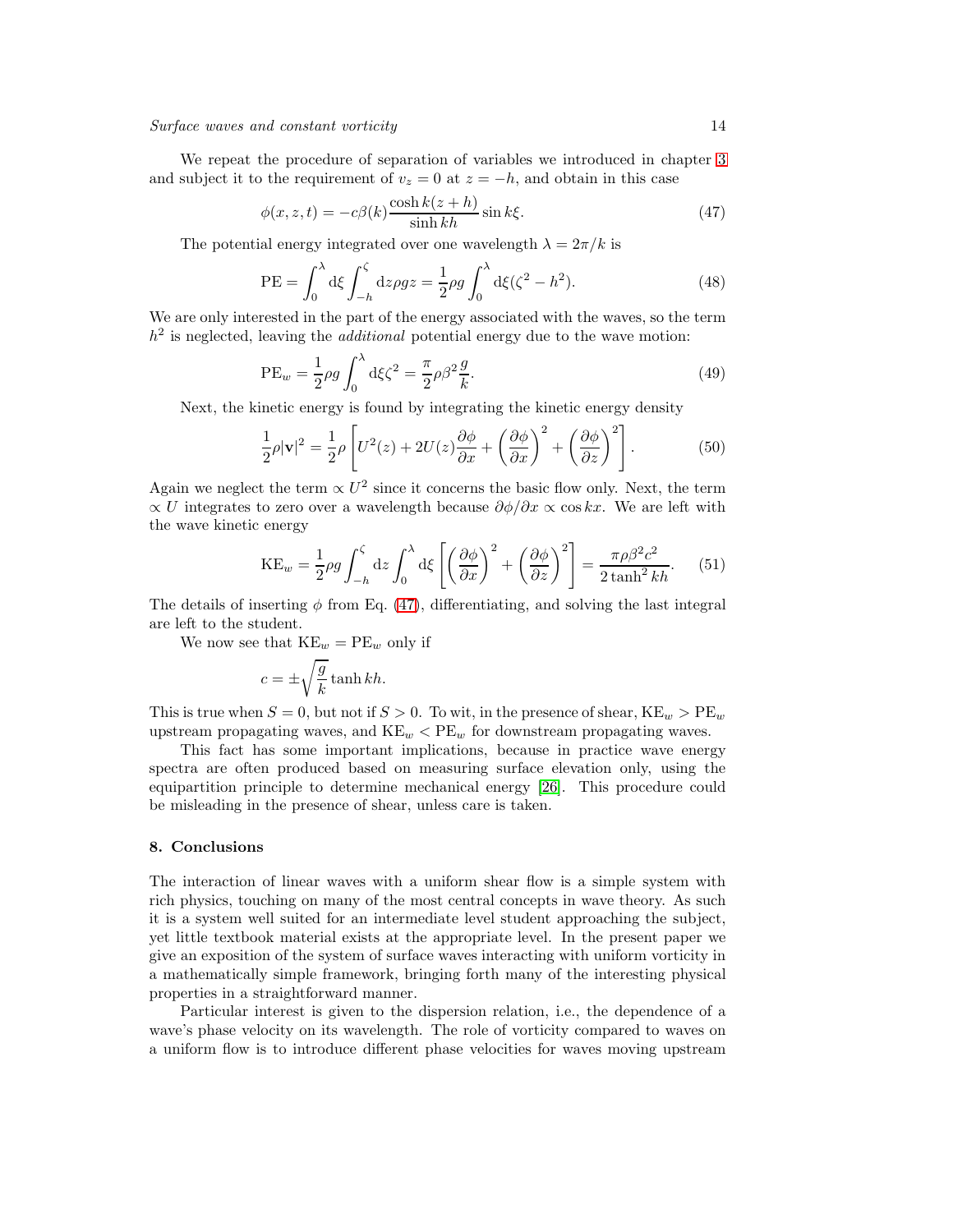and downstream: upstream waves move faster and downstream ones slower than in the absence of shear. The limits of deep and shallow waters are considered separately, with differing behaviour in each case.

When waves are assumed stationary as seen by a moving wave source, the deep and shallow cases behave very differently. In deep waters the presence of surface tension means there exists a minimum velocity below which no wave can propagate. For sources moving faster than the minimum velocity, two types of waves can be generated: long wavelength "gravity type" waves falling behind the source, and short wavelength "capillary type" waves moving ahead of the source. When the source moves much faster than this minimum velocity, 23 cm/s for water, the capillary waves are negligible. In shallow water the situation is quite different: the minimum velocity is found in the limit of infinite wavelength and increases monotonously thence for decreasing wavelength. For a source moving more slowly than the minimum, no stationary waves exist; all waves move faster than the source. A source moving faster than the minimum will only generate capillary type waves of very short wavelength.

As a final point we discuss the division of mean mechanical energy into potential and kinetic energy. In the absence of the shear flow the principle of equipartition holds, and the potential and kinetic energy are the same on average. However, because the phase velocity for upstream vs downstream propagating waves each differ from the noshear case, we show that in the present case, mean kinetic energy is greater than mean potential energy for upstream propagating waves, and the opposite for downstream waves.

## Acknowledgements

We have benefited from discussions with Prof. Peder A. Tyvand in the preparation of this article. We are thankful to Prof. Germain Rousseaux for helpful comments, as well as to E. Raphaël, S. W. McCue and Y. A. Stepanyants for valuable input.

#### References

- <span id="page-14-1"></span><span id="page-14-0"></span>[1] Lamb H 1932 Hydrodynamics 6th ed. (Cambridge: Cambridge University Press)
- <span id="page-14-2"></span>[2] Landau L D and Lifshitz E M 1987 Fluid Mechanics 2nd ed. (New York: Pergamon).
- [3] Chandrasekhar S 1961 Hydrodynamic and Hydromagnetic Stability (Oxford: Oxford University Press)
- <span id="page-14-3"></span>[4] Wehausen J V and Laitone E V 1960 Surface Waves, Encyclopedia of Physics vol IX (Berlin:Springer)
- <span id="page-14-5"></span><span id="page-14-4"></span>[5] Stoker J J 1958 Water Waves (New York: Wiley)
- <span id="page-14-6"></span>[6] Lighthill J 1978 Waves in Fluids (Cambridge: Cambridge University Press).
- <span id="page-14-7"></span>[7] Whitham G B 1974 Linear and Nonlinear Waves (New York: Wiley).
- <span id="page-14-8"></span>[8] Bühler O 2009 Waves and Mean Flow (Cambridge: Cambridge University Press).
- <span id="page-14-9"></span>[9] Peregrine D H 1976 Adv. Appl. Mech. 16 9.
- <span id="page-14-10"></span>[10] Brevik I 1976 Phys. Norvegica 8 157.
- <span id="page-14-11"></span>[11] Brevik I 1979 *Coastal Eng.* 2 237.
- <span id="page-14-13"></span>[12] Carter R W G 1988 Coastal Environments (London: Academic Press)
- <span id="page-14-12"></span>[13] Taylor G 1955 Proc. R. Soc. London A 231 466.
- <span id="page-14-14"></span>[14] Evans J T 1955 Proc. R. Soc. London A 231 457.
- <span id="page-14-15"></span>[15] Nardin J-C, Rousseaux G and Coullet P 2009 Phys. Rev. Lett. 102 124504.
- [16] Rousseaux G 2013 in Faccio D et al. (eds) Analogue Gravity Phenomenology, Lecture Notes in Physics (Berlin:Springer) 870 81; Carusotto I and Rousseaux G ibid 109; Chaline J, Jannes G, Maïssa P and Rousseaux G *ibid* 145.
- <span id="page-14-16"></span>[17] Rousseaux G, Maïssa P, Mathis C, Coullet P, Philbin T G, and Leonhardt U 2010 New J. Phys. 12 095018.